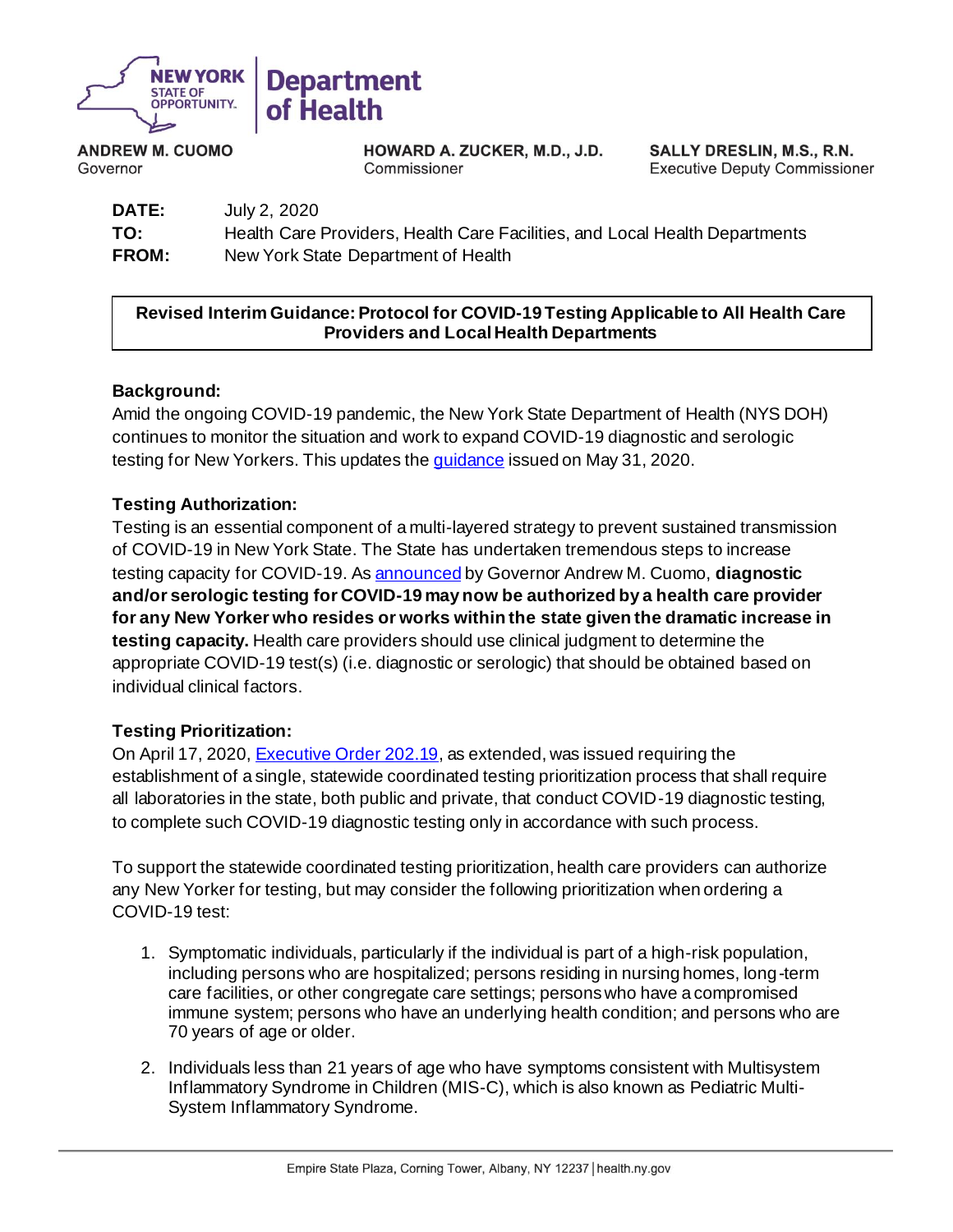- 3. Individuals requiring a COVID-19 test for medical care, including being tested prior to an elective surgery or procedure, or individuals who are pregnant and their designated support person.
- 4. Individuals who have had close (i.e. within six feet) or proximate contact with a person known to be positive with COVID-19.
- 5. Individuals who are subject to a precautionary or mandatory quarantine.
- 6. Individuals who are employed as health care workers, first responders, or in any position within a nursing home, long-term care facility, or other congregate care setting, including but not limited to:
	- Correction/Parole/Probation Officers
	- Counselors (e.g. Mental Health, Addiction, Youth, Vocational, Crisis, etc.)
	- Direct Care Providers
	- Dentists and Dental Hygienists
	- Firefighters
	- Health Care Practitioners, Professionals, Aides, and Support Staff (e.g. Physicians, Nurses, Public Health Personnel)
	- Medical Specialists
	- National Guard and Military Service Members Aiding in COVID-19 Response
	- Nutritionists and Dietitians
	- Occupational/Physical/Recreational/Speech Therapists
	- Optometrists, Opticians, and Supporting Staff
	- Paramedics/Emergency Medical Technicians (EMTs)
	- Police Officers
	- Psychologists/Psychiatrists
	- Residential Care Program Managers
- 7. Individuals who are employed as essential employees who directly interact with the public while working, including but not limited to:
	- Animal Care Workers (e.g. Veterinarians)
	- Automotive Service and Repair Workers
	- Bank Tellers and Workers
	- Building Code Enforcement Officers
	- Child Care Workers
	- Client-Facing Case Managers and Coordinators
	- Court Personnel
	- Delivery Workers
	- Essential Construction Workers at Occupied Residences or Buildings
	- Faith-Based Leaders (e.g. Chaplains, Clergy Members)
	- Field Investigators/Regulators for Health and Safety
	- Food Service Workers
	- Funeral Home, Cemetery, and Crematory Workers
	- Hotel/Motel Workers
	- Human Services Providers
	- Laundry and Dry Cleaning Workers